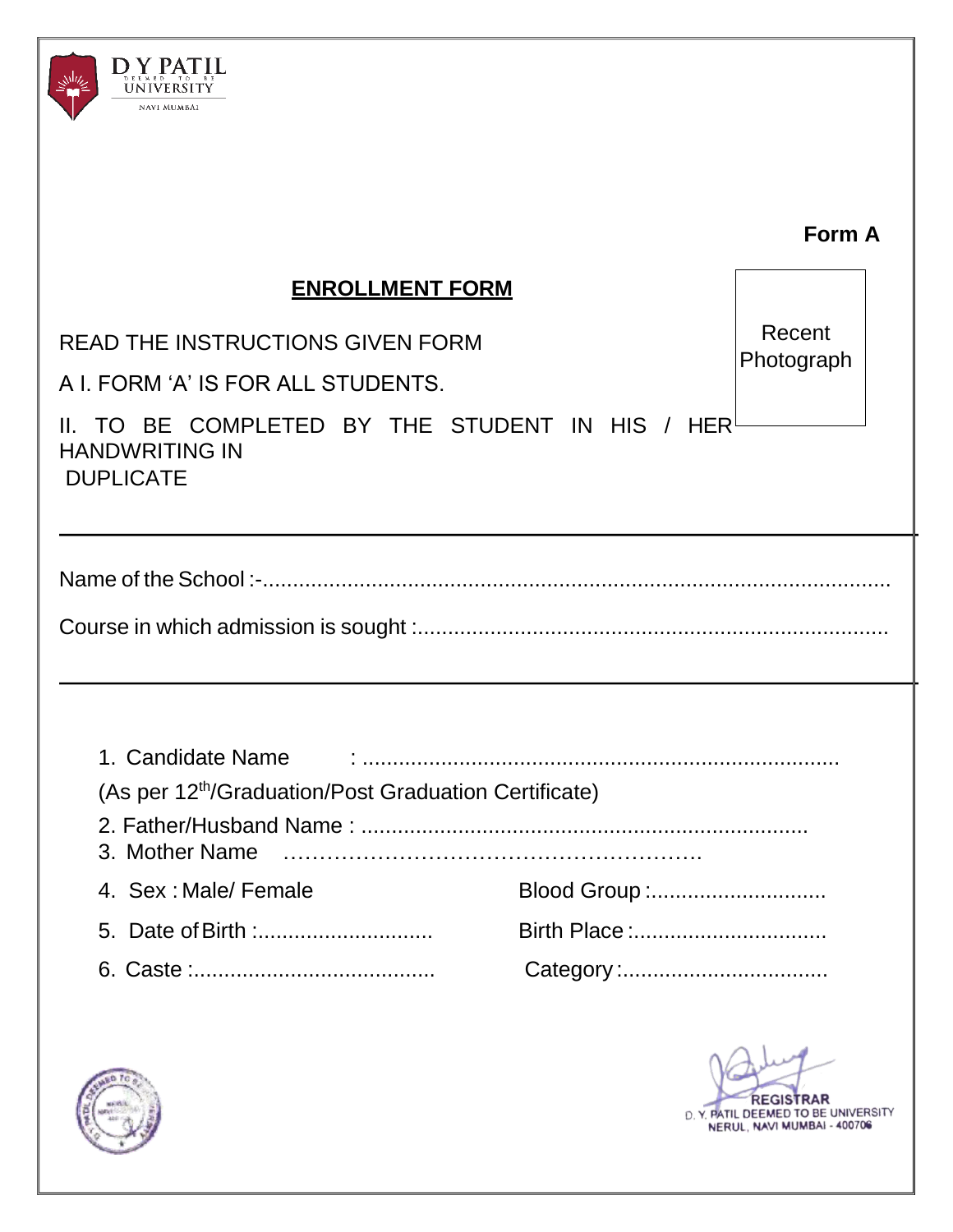|  |        | Marks obtained at the Qualifying Examination: |         |              |              |  |
|--|--------|-----------------------------------------------|---------|--------------|--------------|--|
|  | Sr.No. | <b>Subject</b>                                | Maximum | <b>Marks</b> | <b>Class</b> |  |

 $\underset{\text{UNIVERSITY}}{\text{D} \underset{\text{VNIVERSITY}}{\text{P}} \text{PAT}\underset{\text{L}}{\text{IL}}$ NAVI MUMBAL

V

| Sr.No. | <b>Subject</b> | <b>Maximum</b><br><b>Marks</b> | <b>Marks</b><br><b>Obtained</b> | <b>Class</b><br><b>Obtained</b> |
|--------|----------------|--------------------------------|---------------------------------|---------------------------------|
|        |                |                                |                                 |                                 |
| Ш      |                |                                |                                 |                                 |
| Ш      |                |                                |                                 |                                 |
| 1V     |                |                                |                                 |                                 |
| V      |                |                                |                                 |                                 |
| VI     |                |                                |                                 |                                 |
| VII    |                |                                |                                 |                                 |
| VIII   |                |                                |                                 |                                 |

| 7. Occupation of Father/ Guardian |                                                                                |
|-----------------------------------|--------------------------------------------------------------------------------|
| 10. Address for Correspondence    |                                                                                |
|                                   |                                                                                |
|                                   |                                                                                |
|                                   |                                                                                |
|                                   | <b>REGISTRAR</b><br>TIL DEEMED TO BE UNIVERSITY<br>NERUL, NAVI MUMBAI - 400706 |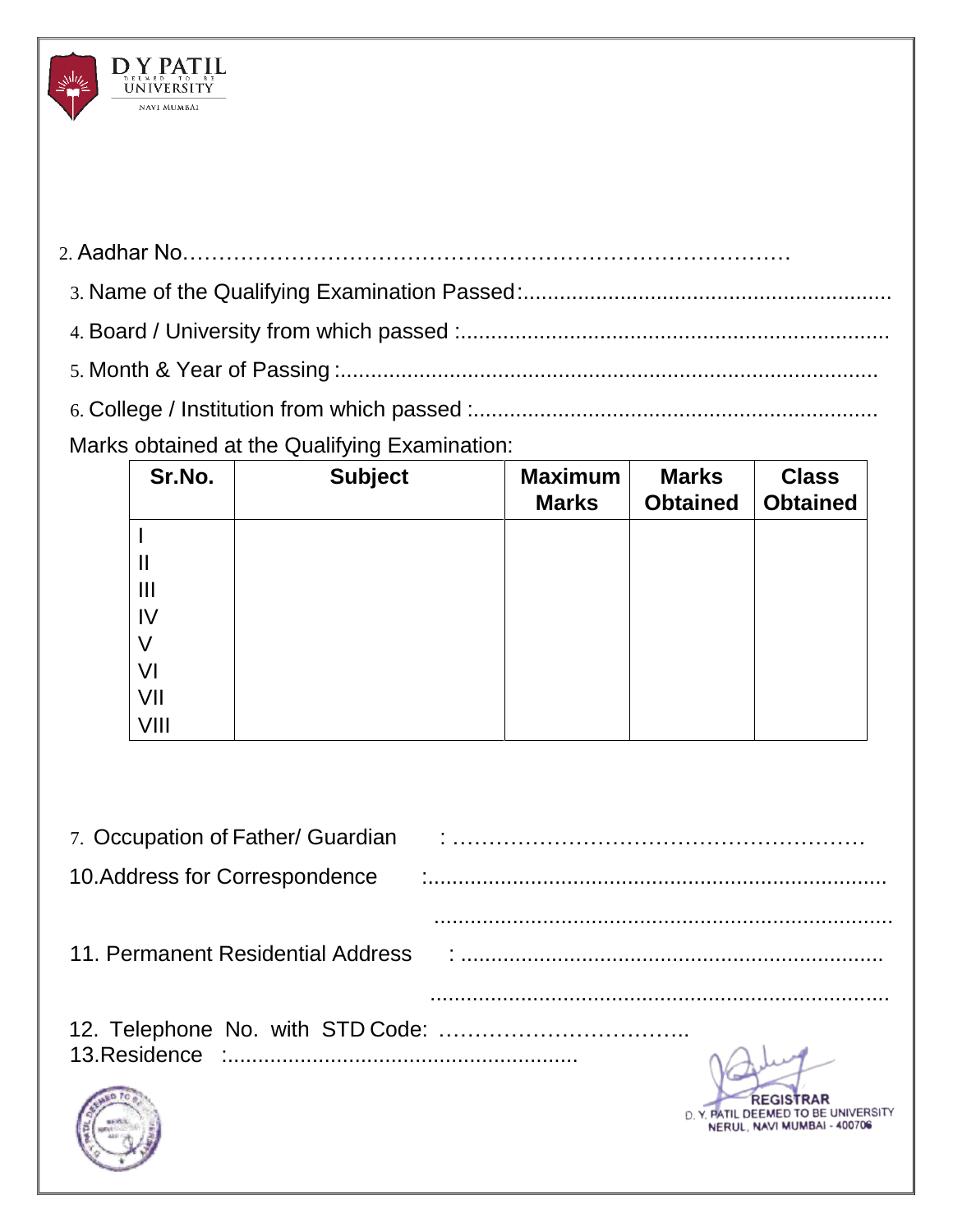| NAVI MUMBAI                                                                                                                                                                                                                                                                                                  |                                                                                                                                 |
|--------------------------------------------------------------------------------------------------------------------------------------------------------------------------------------------------------------------------------------------------------------------------------------------------------------|---------------------------------------------------------------------------------------------------------------------------------|
|                                                                                                                                                                                                                                                                                                              | E-mail                                                                                                                          |
| Place; Navi Mumbai<br>Date ://                                                                                                                                                                                                                                                                               | <b>Signature of the Students</b>                                                                                                |
| (FOR OFFICE USE ONLY)<br>Certified that the entries made by the candidate regarding his / her marks at the qualifying<br>examination and Date of Birth have been verified from the original copied of the: Mark<br>Statement issued by the Board / University and School / College Leaving /Birth Certificat |                                                                                                                                 |
| and he / she is enrolled.<br><b>Seal of the School</b>                                                                                                                                                                                                                                                       | and found that he / she is eligible for admission to the course as per rules of the Universit<br><b>Head of the Institute</b>   |
| Roll No. allotted to the Candidate                                                                                                                                                                                                                                                                           |                                                                                                                                 |
| NOTE:<br>Register of the University.                                                                                                                                                                                                                                                                         | 1. This form must be filled in duplicate. One copy be retained in the College Instituted<br>D. Y. PATIL DEEMED TO BE UNIVERSITY |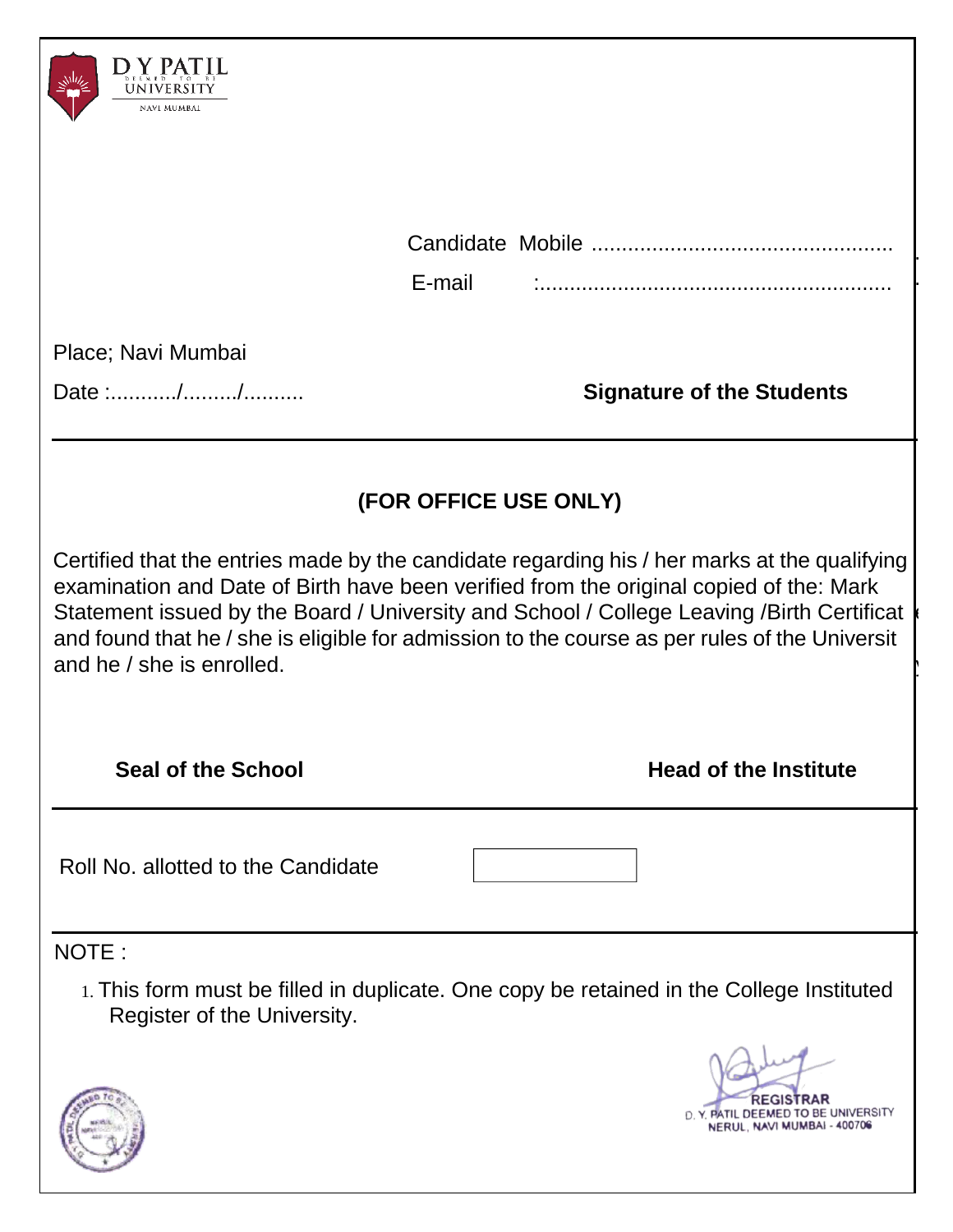

- 2. Cast & Category to be mentioned by the candidates belonging to the backward classes supported by attested certificates.
- 3. The attested copies of the Mark statement of SSC/HSC/Degree, School/ College leaving certificate/ Birth certificate/ Domicile certificate/Gap certificate/Fitnes certificate are to be attached with application. Original to be submitted to the colleg office for verification.
- 4. Students from Boards/Universities from the other states must bring migration certificate.

# **(FOR OFFICE USE ONLY) ELIGIBILTY ENROLLMENT**

| Sr. No. | <b>Name of the Student</b> | Case No. | <b>Certificate No.</b> | <b>Date</b> |
|---------|----------------------------|----------|------------------------|-------------|
|         |                            |          |                        |             |

Seal of the University **Registrar** Registrar



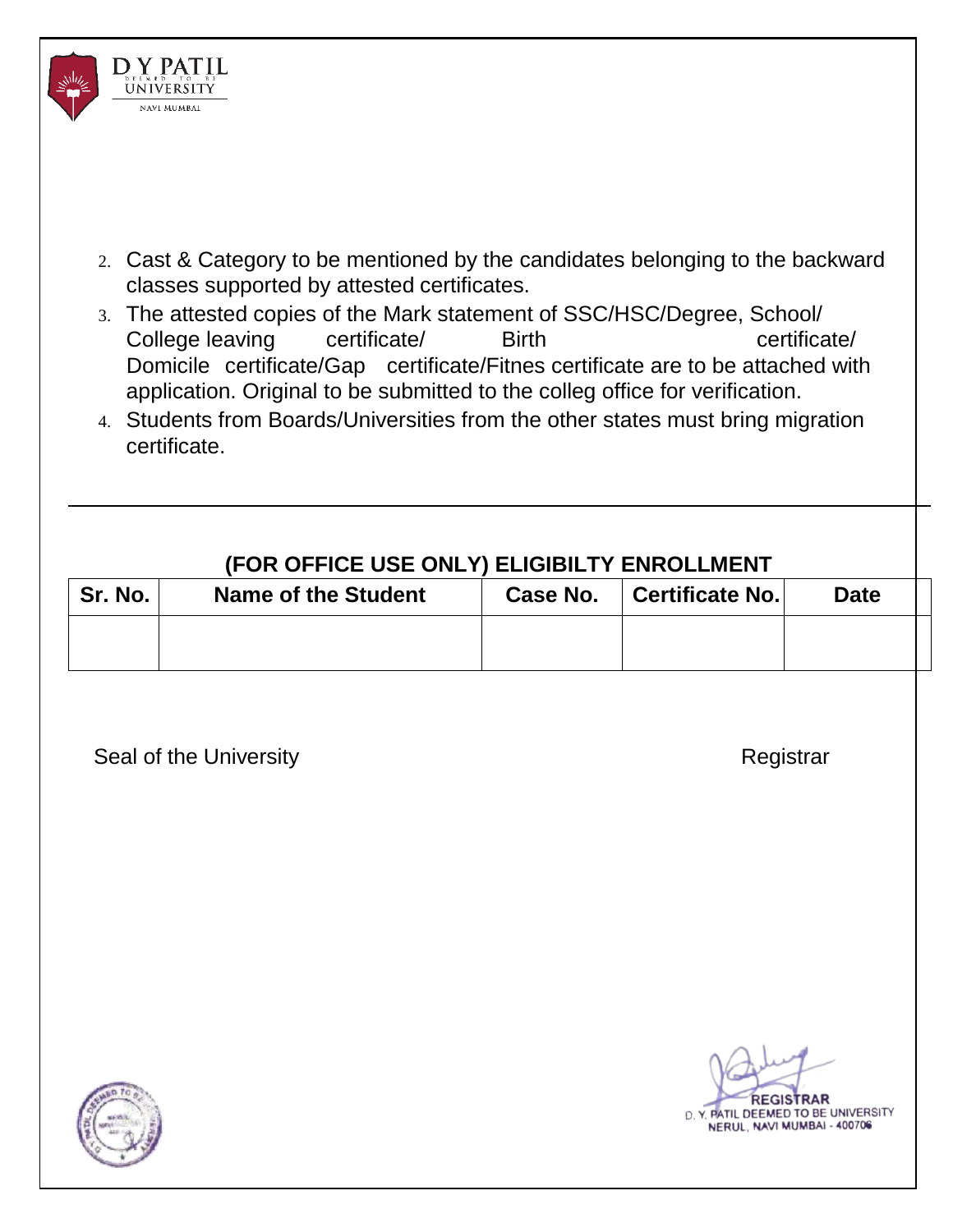

## **Form B**

| (To be filled by the Students from Other States/ Boards / University)                                   |
|---------------------------------------------------------------------------------------------------------|
| Form B-I                                                                                                |
| PARTICULARS OF THE QUALIFYING EXAMINATION (HSC OF EQUIVALENT)<br>PASSED FROM OUTSIDE MAHARASHTRA BOARDS |
| a. Year & Month of Passing                                                                              |
| b. Name of the Examination passed                                                                       |
|                                                                                                         |
| c. Name & Address of the institution through which appeared for HSC or equivalent                       |
|                                                                                                         |
|                                                                                                         |
| d. Medium of Examination                                                                                |
| e. Subject offered                                                                                      |
|                                                                                                         |
| f. Division / Class / Grade obtained                                                                    |
|                                                                                                         |



**Form B-II**

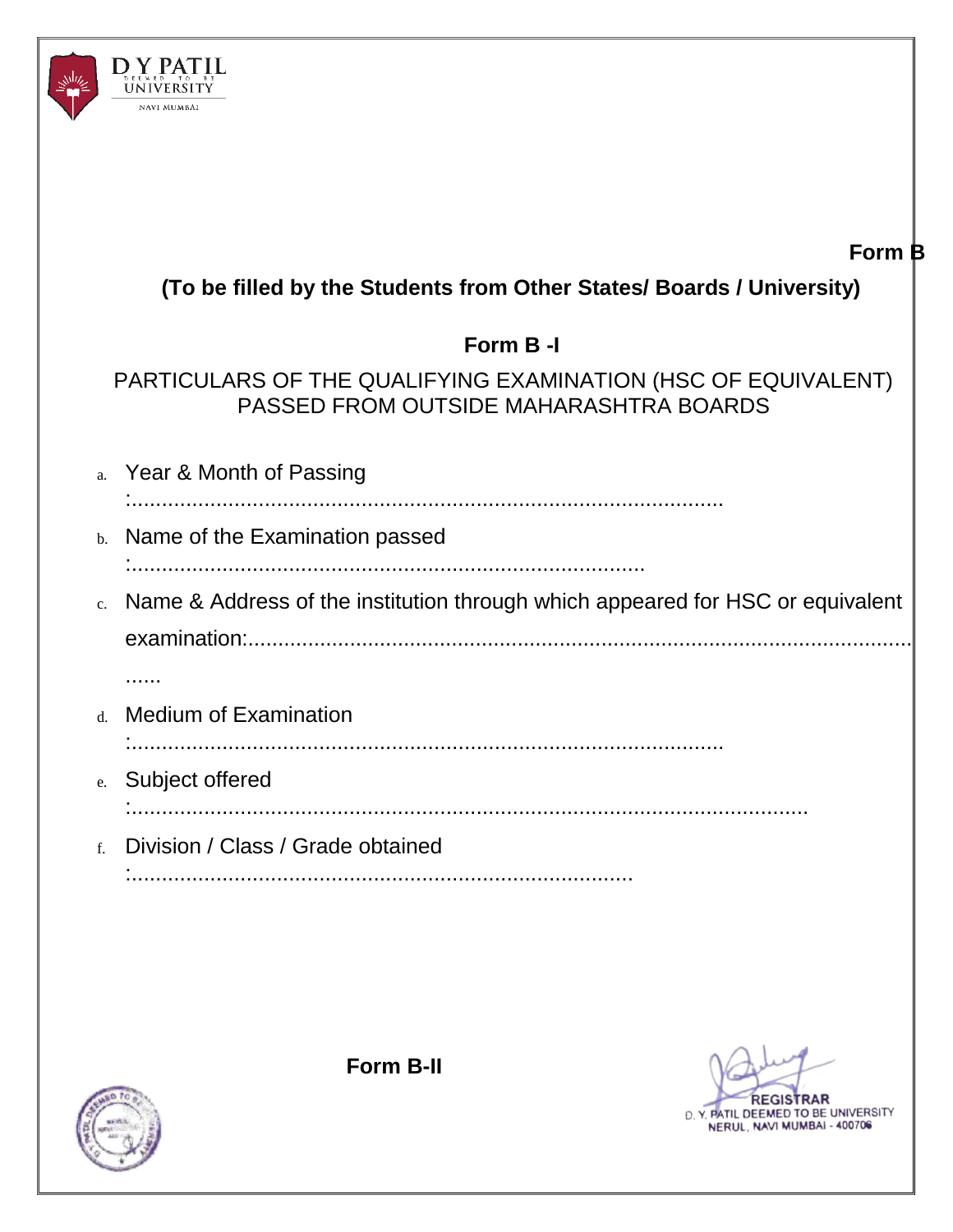

### PARTICULARS OF EXAMINATION APPEARED / PASSED BY THE CANDIDATES OR TERM/S KEPT FOR THE SAME AFTER PASSING THE QUALIFYING EXAMINATION

| $\cdot$ Name of the Examination                      |
|------------------------------------------------------|
| $\cdot$ Name of the School/ College                  |
| • Name of Board / University                         |
| • Medium of Examination                              |
| • Year of Appearance / Passing / Keeping Term/s<br>. |
| Class / Grade obtained therein                       |

:........................................................................................

PARTICULARS : REGARDING EDUCATION GAP AFTER QUALIFYING EXAMINATION

> (PLEASE MENTION THE PERIOD OF GAP DULY SUPPORTED BY THE AFFIDAVIT)

Period of Gap : .............................................year/s.................................... Months.



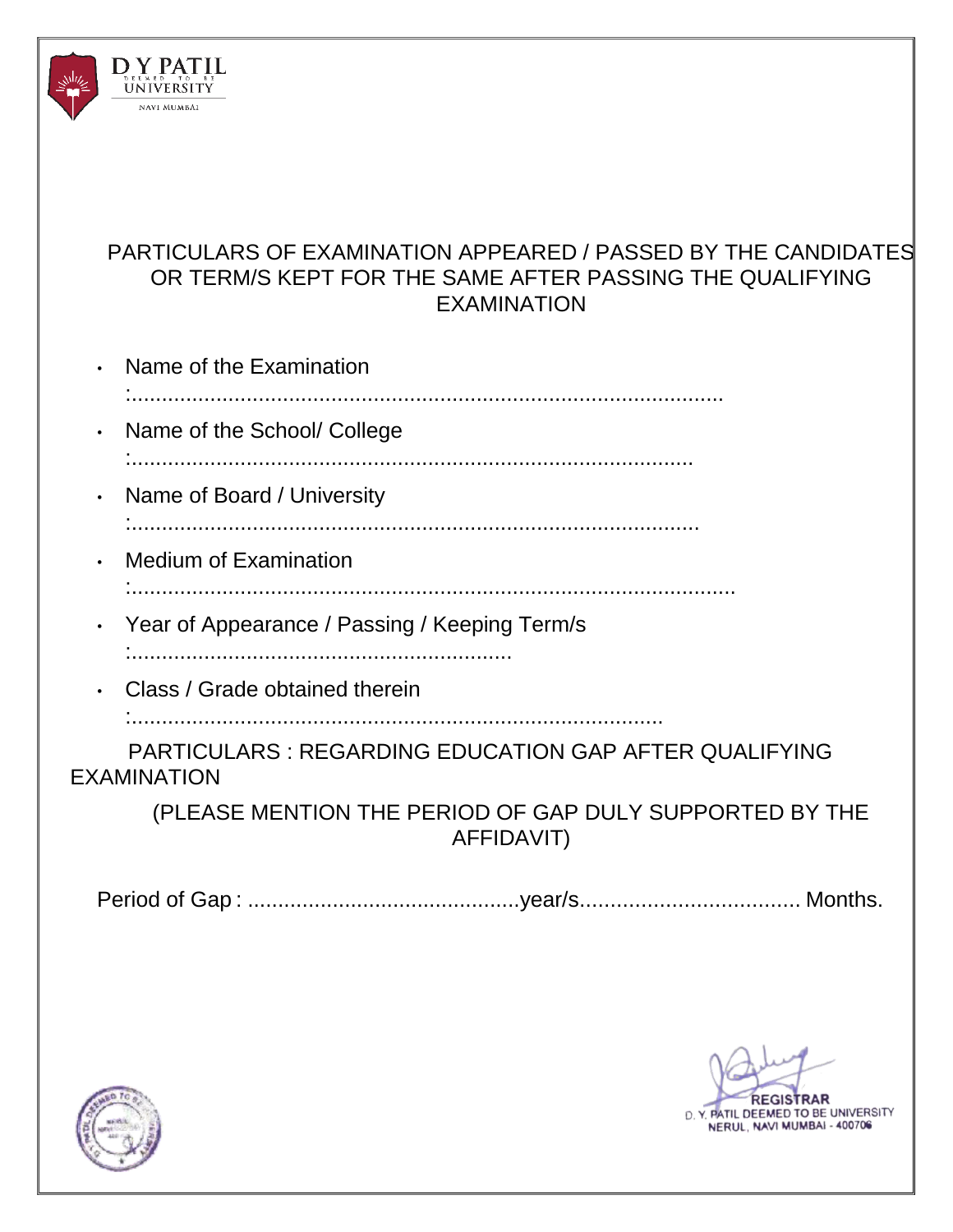

# **Form B - III**

(PARTICULARS REGARDING TRANSFER FROM OTHHER UNIVERSITY)

| • Name of the Examination                                                                                                  |
|----------------------------------------------------------------------------------------------------------------------------|
|                                                                                                                            |
|                                                                                                                            |
|                                                                                                                            |
|                                                                                                                            |
|                                                                                                                            |
|                                                                                                                            |
|                                                                                                                            |
| -Relevant Council's letter No. & Date authorizing inter-university transfer<br>(Only for Medical & Dental College Student) |